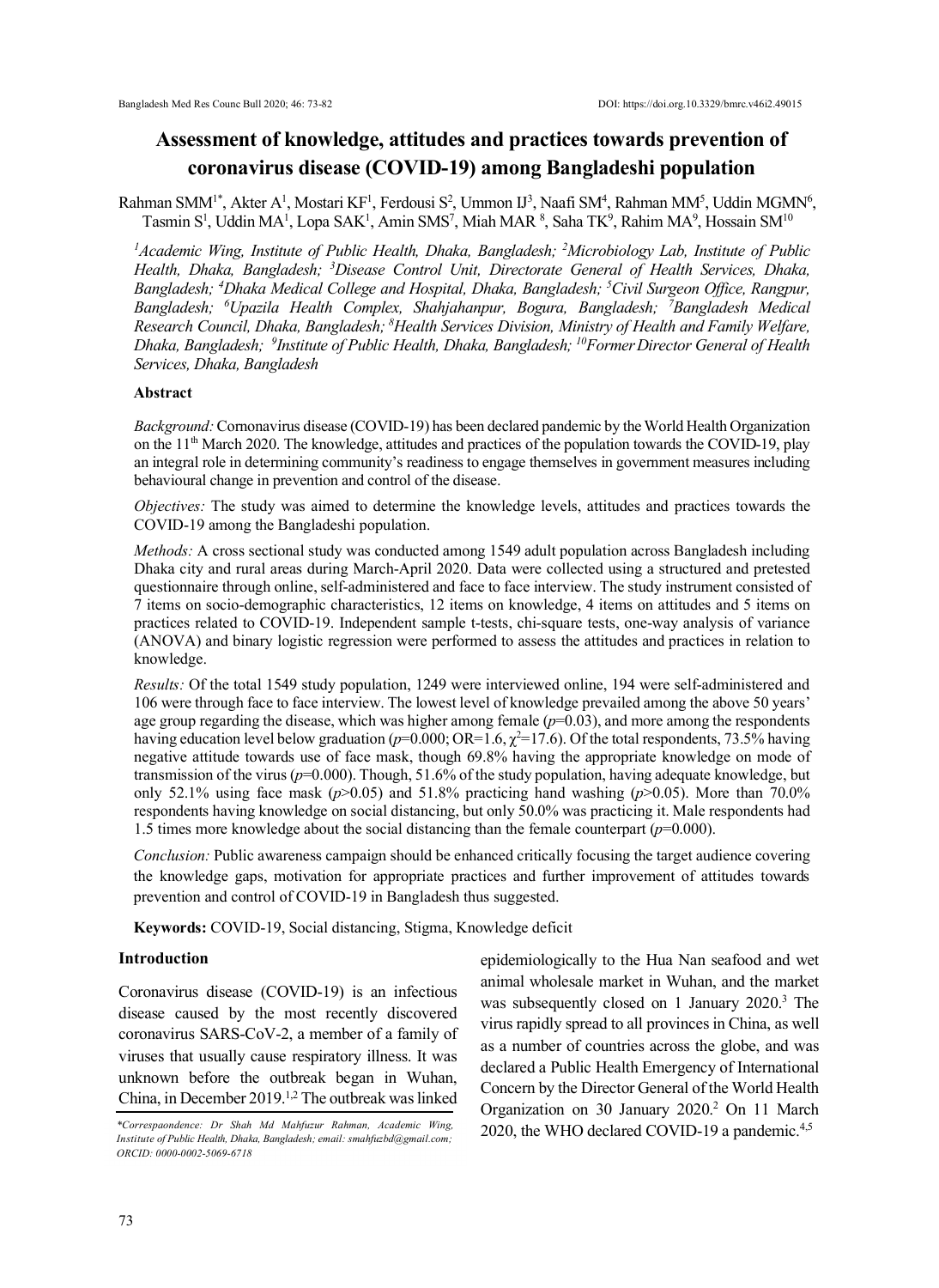Human-to-human transmission of SARS-CoV-2 has been widely shown in health care, community and family settings. <sup>3</sup> Primarily, it spreads from person to person by close contact through small droplets of saliva or discharge from the nose, when an infected person coughs sneezes or exhales. The respiratory droplets from the infected person fall on the ground or objects or surfaces around the person. Other people then infected by touching these objects or surfaces, that the virus on it, then touching their eyes, nose or mouth.<sup>6</sup> Based on the epidemiological investigations, the incubation period of the SARS-CoV-2 is between 1-14 days and the virus has been found to be contagious in the asymptomatic patients.<sup>7</sup>

The most common symptoms of COVID-19 are fever, dry cough, and tiredness. Other symptoms that are less common and may affect some patients include aches and pains, nasal congestion, headache, conjunctivitis, sore throat, diarrhea, loss of taste or smell or a rash on skin or discoloration of fingers or toes. These symptoms are usually mild and begin gradually. Some people become infected but only have very mild symptoms. About 80.0% of COVID-19 patients recover from the disease without any hospitalisation. Approximately 20.0% of infected cases had a severe illness such as shortness of breath, septic shock and multi-organ failure, and it has been reported that an estimated 2.0% of cases can be fatal. <sup>8</sup> Older people, and those with underlying medical problems like high blood pressure, heart and lung diseases, diabetes, or cancer, are at higher risk of developing serious illness. 1,9 People infected with SARS-CoV-2 may not have the symptoms, but can transmit the virus.  $1$ The CDC estimates asymptomatic cases are 75 percent as infectious as symptomatic ones, but the agency cautions that this assumption is based on a murky understanding of what's known as "viral shedding," in which people unknowingly release contagious virus into the atmosphere.<sup>10</sup>

Currently, there is no specific antiviral treatment and preventive vaccine. This unprecedented global crisis has also been marked by miscommunication regarding the imminent threat of COVID-19, leading to public confusion and inaction. $11$ 

Therefore, the guidelines are recommended to decline the spread of infection and respond to the

challenges during the epidemic.<sup>12</sup> The best way to prevention is to avoid being exposed to infection. This is can be carried out by washing hands with soap and water frequently and thoroughly, use hand sanitser and using face masks, maintain respiratory hygiene, maintaining social distancing (at least one metre physical distance from others, isolating confirmed and suspected cases.<sup>1,6,8</sup> Furthermore, people who are not ill themselves but may have been exposed to COVID-19, should be quarantined- restricting activities or separating for period of 14 days, from the last day of the exposure, and people who are ill with symptoms of COVID-19 and may be infectious or positive test should be isolated.

For this, every individual should be equipped with knowledge, motivated for positive attitudes and translate it into practices, which is very much essential for containment of the COVID-19 pandemic. Health literacy has emerged over the past 3 decades as one of the strongest psychosocial determinants of health, and it has also been shown to explain a range of health disparities by age, race/ethnicity, and socioeconomic status.13 Thus, in uncertain times like this, when the interpretation of critical and ever-changing public health messages is paramount, many vulnerable populations may be further marginalized by inadequate health communication, posing substantial risks to themselves and their communities.<sup>14</sup>

This study was aimed to assess the knowledge, attitudes and practices among the Bangladeshi population towards COVID-19 prevention and control. It is expected that the information to be generated through this study will be insightful, and broadly useful in the planning for public awareness campaign in COVID-19 prevention and control.

#### **Materials and Methods**

*Study type and period:* This cross-sectional study was conducted among the adult population across Bangladesh including Dhaka city and two rural areas in northern part of the country during March-April, 2020.

*Study population:* Of the total 1549 study population, 1249 were interviewed online, 194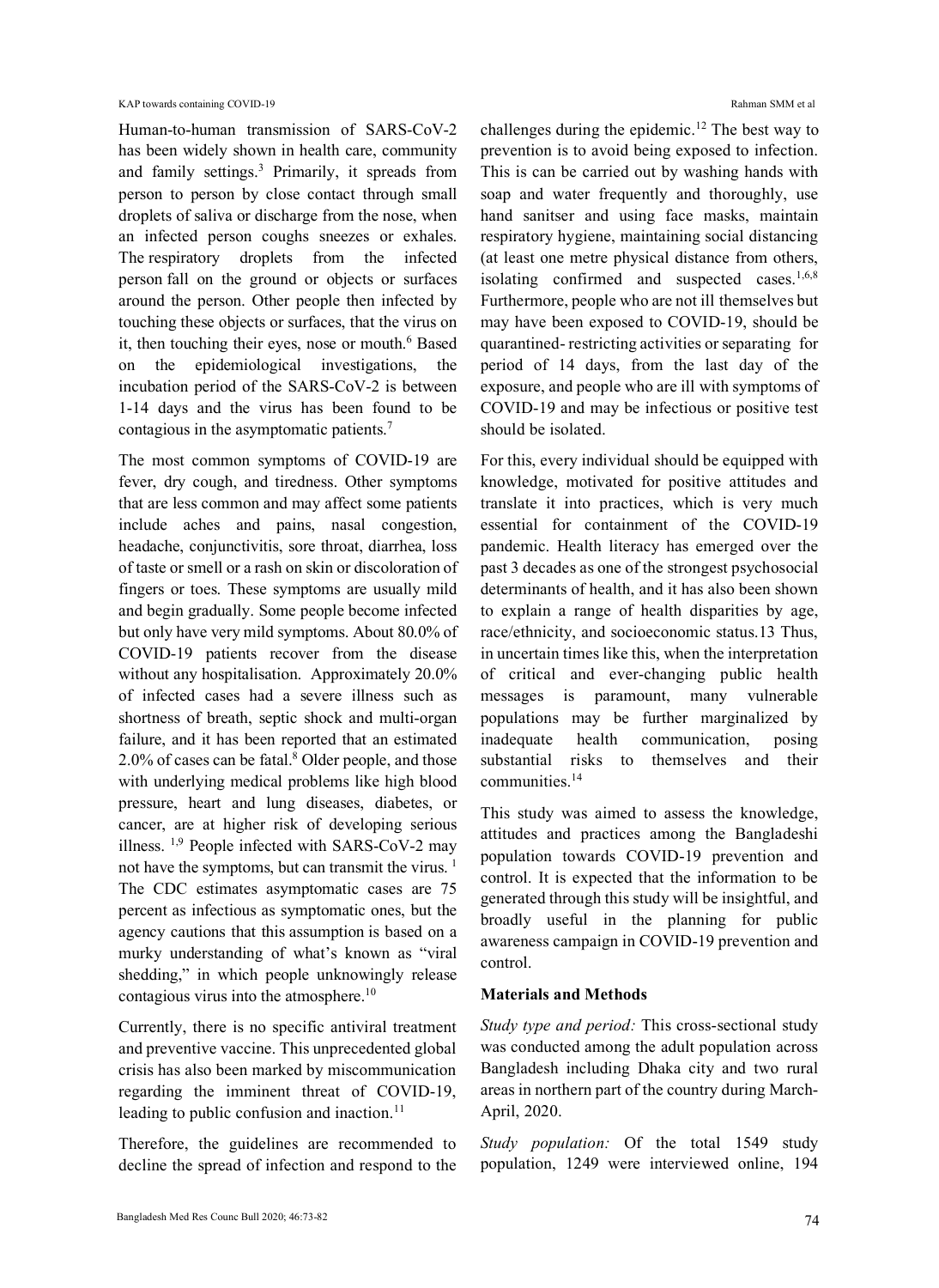were self-administered and 106 were face to face interviewed. Participants belong to adult population live in the country, good physical and mental condition (in case of self-administered and face to face interview), who agreed to participate, were included in the study. Exclusion criteria included unwillingness and sickness.

*Sample size and sampling technique:* Considering the special situation, it could not be possible to conduct a fully community based study with a nationally representative sample. In the rural areas a random sampling technique was adopted to obtain the sample. But in apartment buildings, questionnaire sets were distributed to all apartments. But the response rate was 72.7%.

*Data collection:* The data were collected using a structured questionnaire, except the place of residence under which Upazila or Thana. The questionnaire was in Bangla. It was pre-tested among a cross section of participants to ensure the clarity of questions and eliminate the ambiguity. The online part of this study was conducted (as requested) amongst a subsample of Bangladeshi citizen and live in the country. To contact the online interviewees, a request letter containing the objectives of the study and the confidentiality issues was posted on the social media-Facebook with a link of the questionnaire. The authors' social media network including other platform like messenger, WhatsApp and Viber were used.

Another sub sample of the study population was interviewed using the questionnaire as self-administered in two large apartment buildings in Dhaka city. The Questionnaire was distributed and collected through the care taker of the buildings, during his routine visit (as part of duties) of the apartments. It has been asked not make duplication if he or she already responded over online. In such case, to avoid duplication other family member was requested to response.

The third sub sample of the study population in rural villages of Rangpur and Bogura was interviewed by the two authors through face to face interview in two rural areas in northern part of the country maintaining social distance, wearing face masks and other hygienic measures.

The questionnaire was designed/constructed to collected socio-demographic characteristics including gender, age, education, occupation, religion and monthly income of all participants. The other variables such as knowledge, attitudes and practices related to coronavirus (COVID-19) infections and its prevention and control. The knowledge was assessed by 11factual statements included in the questionnaire such as about the disease, its nature and mode of transmission, high risk population, symptoms of the disease, availability of vaccines, specific treatment, preventive measures, quarantine period, social distancing and incubation period. The attitude parameters included effectiveness of mask use, hand washing and social distancing in preventing the disease. The practice parameters included use of mask, frequency of hand washing and use of sanitiser and maintaining social distancing.

Based on the 80-100% correct answer for each question was considered as appropriate knowledge, and below 80.0% was considered as inappropriate knowledge. Similarly, attitudes and practices were also categorised.

At the very outset of the interview, the respondents were informed adequately about the purpose of the study, as well as he or she deserved the rights to participate or nor, or even participate, could withdraw himself or herself at any point of participation. The consent was obtained either online before starting the answer of the question or written in case of self-administered or those can read or write or verbal for those as few were illiterate. Approval of the study protocol and procedures and ethical clearance were obtained from the Institutional Review Board of the Institute of Public Health, Dhaka.

*Data analysis:* Collected data were cross-checked and cleaned. Descriptive statistics including percentages, means, and standard deviations were calculated. Attitudes and practices in relation to knowledge were assessed with independent samples t test, one-way analysis of variance (ANOVA) or Chi-square test as appropriate.

To identify the factors associated with knowledge, multivariable linear regression analysis was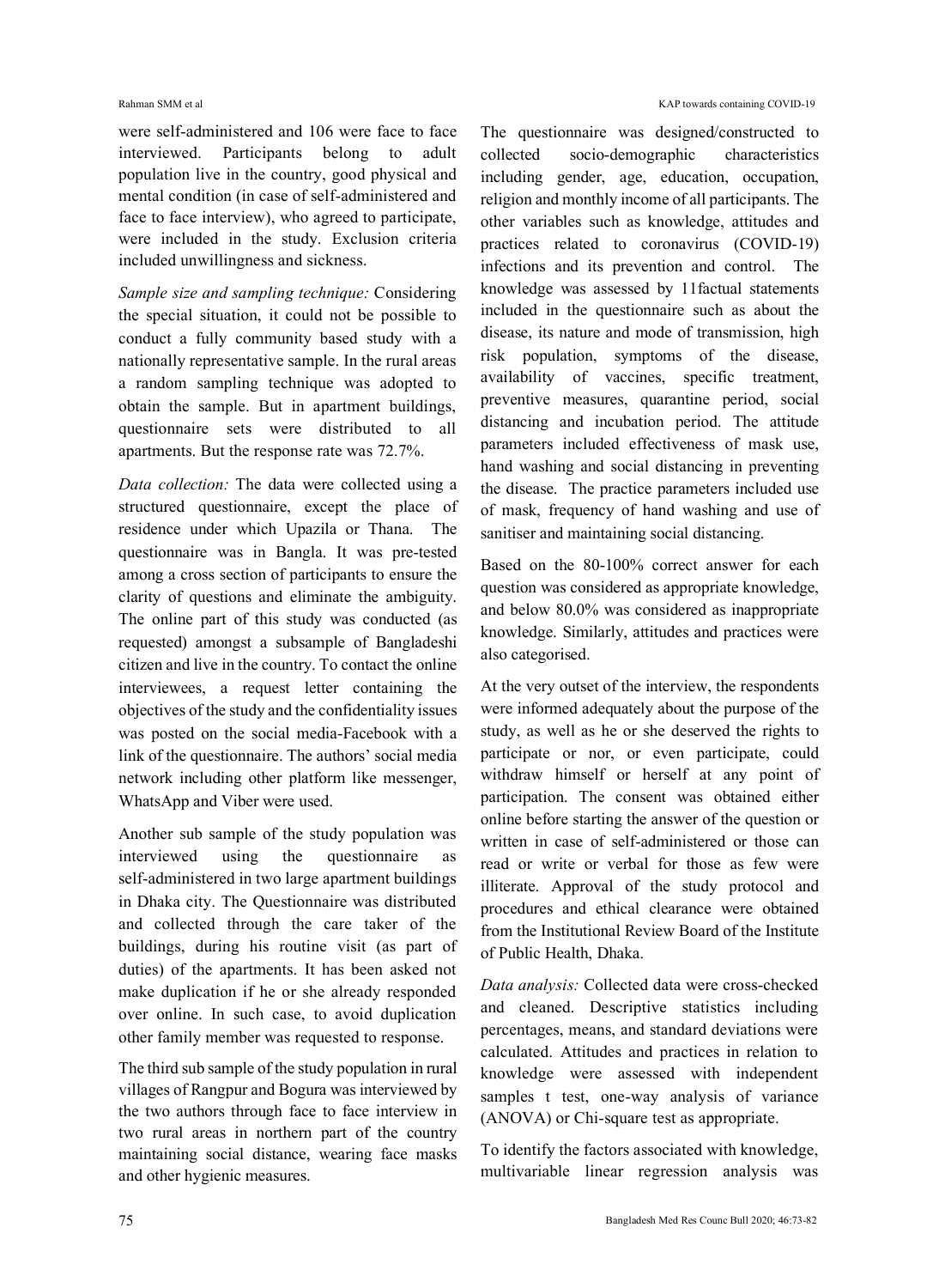KAP towards containing COVID-19 Rahman SMM et al

performed, using all of the demographic variables as independent variables and knowledge status as the outcome variable. To identify factors associated with attitudes and practices, binary logistic regression analyses were performed, selecting the factors with a backward stepwise method.

To quantify the associations between variables and knowledge, attitudes and practices, unstandardised regression coefficients  $(β)$  and odds ratios  $(ORS)$ were performed.

Statistical significance was set to 0.05 or less and a confidence interval of 95% for all analyses.

Data entry and statistical analyses were performed using Statistical Package for Social Science Programme for Windows (Version 23.0).

#### **Results**

A total of 1549 participants were interviewed in this cross-sectional study. Of them, 897 (57.9%) were male, 646 (41.7%) were female and 6 (0.4%) were transgender (figure1).



**Figure-1:** Gender distribution of respondents (n=1549)

Among the total study population 1549, 87.9% were from cities followed by 6.8% from villages, 2.8% from Upazila towns, 2.5% from district towns and (figure 2).



**Figure-2:** Geographical distribution of the respondents (n=1549)

It may be mentioned here, of the total 1249 online respondents, 60.5% were from cities, 17.0% from villages, 11.7% from Upazila towns and 10.6% from the district towns (figure 3).



**Figure-3:** Geographical distribution of the online study population (n=1249)

Of the study population, 28.4% belonged to 36-50 years age group (Figure 4).





30.0% completed their graduation degree, and 29.0% were students, 16.2% were housewives and 9.5% were unemployed (figure 5).



**Figure-5:** Educational levels of the study population

Furthermore, regarding the inadequate knowledge, 36 and above age group knew lesser about the symptoms of the disease than other age group,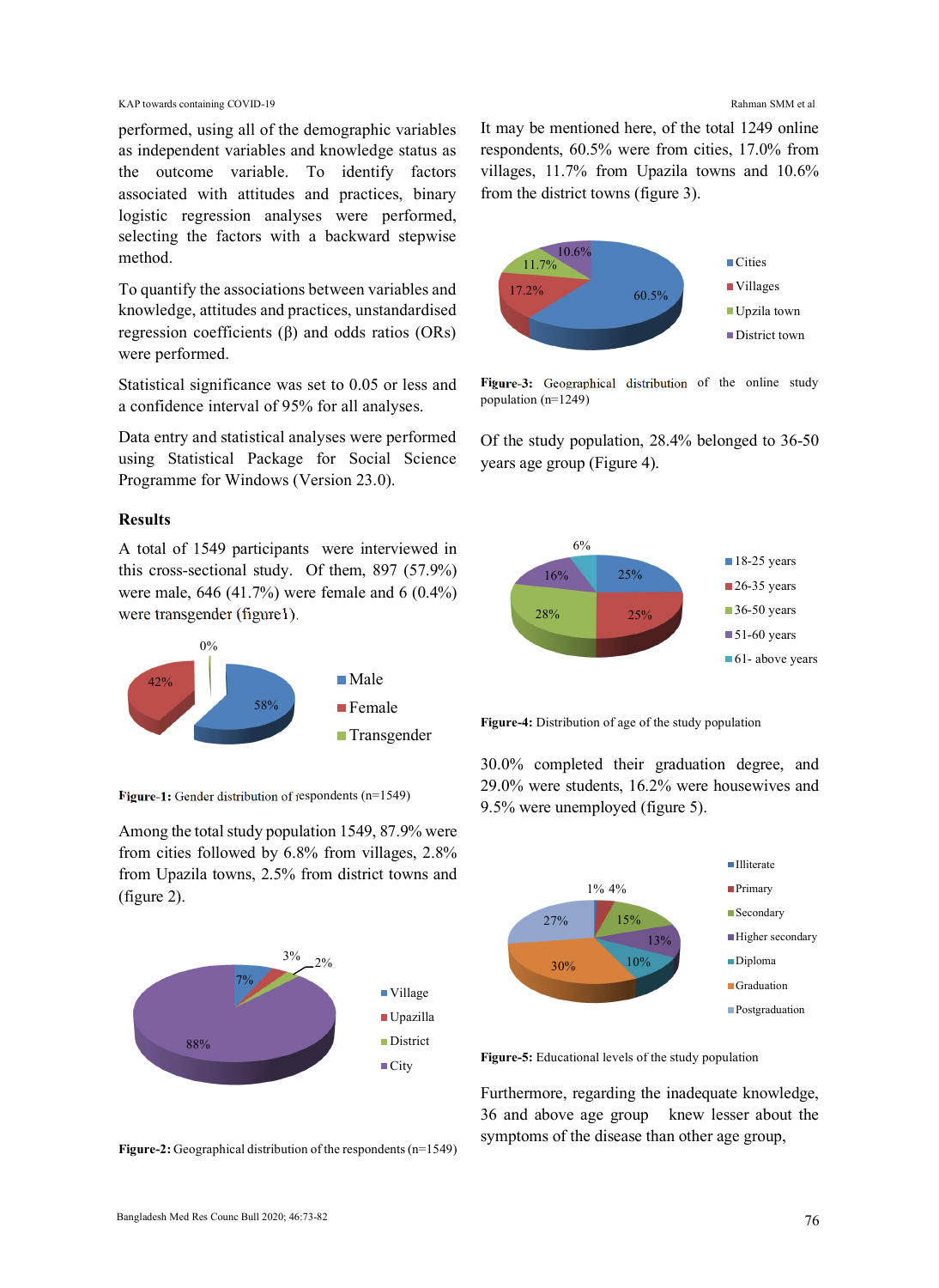Rahman SMM et al **KAP towards containing COVID-19** 





**Figure 6:** Distribution of profession of Respondents (n=1549)

50 years and above age group having lowest level of knowledge regarding the nature of the disease, which was higher among female respondents  $(p=0.03)$ , and more prevalent among respondent having education level below graduation (*p*=0.000; OR=1.6,  $\chi^2$ =17.6)

**Figure 7:** Sources of Knowledge

Education level did not having any significant influence on the knowledge on how the COVID-19 spreads, preventive measures and social distancing (table I).

| No.          | Area of knowledge                                                | Appropriate knowledge<br>$f(\%)$ |        | Inappropriate knowledge<br>$f(\%)$ |        |
|--------------|------------------------------------------------------------------|----------------------------------|--------|------------------------------------|--------|
| $\mathbf{1}$ | Common symptoms of Covid-19                                      | 87                               | (5.8)  | 1412                               | (94.2) |
| 2            | Nature of the COVID-19                                           | 392                              | (26.2) | 1107                               | (73.8) |
| 3            | Population high risk to COVID-19                                 | 1324                             | (88.3) | 175                                | (11.7) |
| 4            | Availability of specific treatment for the<br>COVID-19           | 1415                             | (94.4) | 84                                 | (5.6)  |
| 5            | Availability of vaccine against the Covid-19                     | 1327                             | (88.5) | 172                                | (11.5) |
| 6            | Mode of transmission of Covid-19                                 | 1047                             | (69.8) | 452                                | (30.2) |
| 7            | Preventive measures against the contract of the<br>coronavirus   | 773                              | (51.6) | 726                                | (48.4) |
| 8            | Duration of handwashing necessary for<br>preventing the COVID-19 | 56                               | (3.7)  | 1443                               | (96.3) |
| 9            | Knowledge on social distancing                                   | 1086                             | (72.4) | 413                                | (27.6) |
| 10           | Knowledge on home quarantine                                     | 721                              | (48.1) | 778                                | (51.9) |
| 11           | Importance of 14 days period in case of home<br>quarantine       | 1281                             | (85.5) | 218                                | (14.5) |

**Table-I:** Assessment of knowledge (n=1549)

Attitudes towards prevention of the disease were assessed through four questions. Of them, of thought that the use of face mask some extent 78.4% having positive attitude towards the use face mask when someone is outside, 63.3% .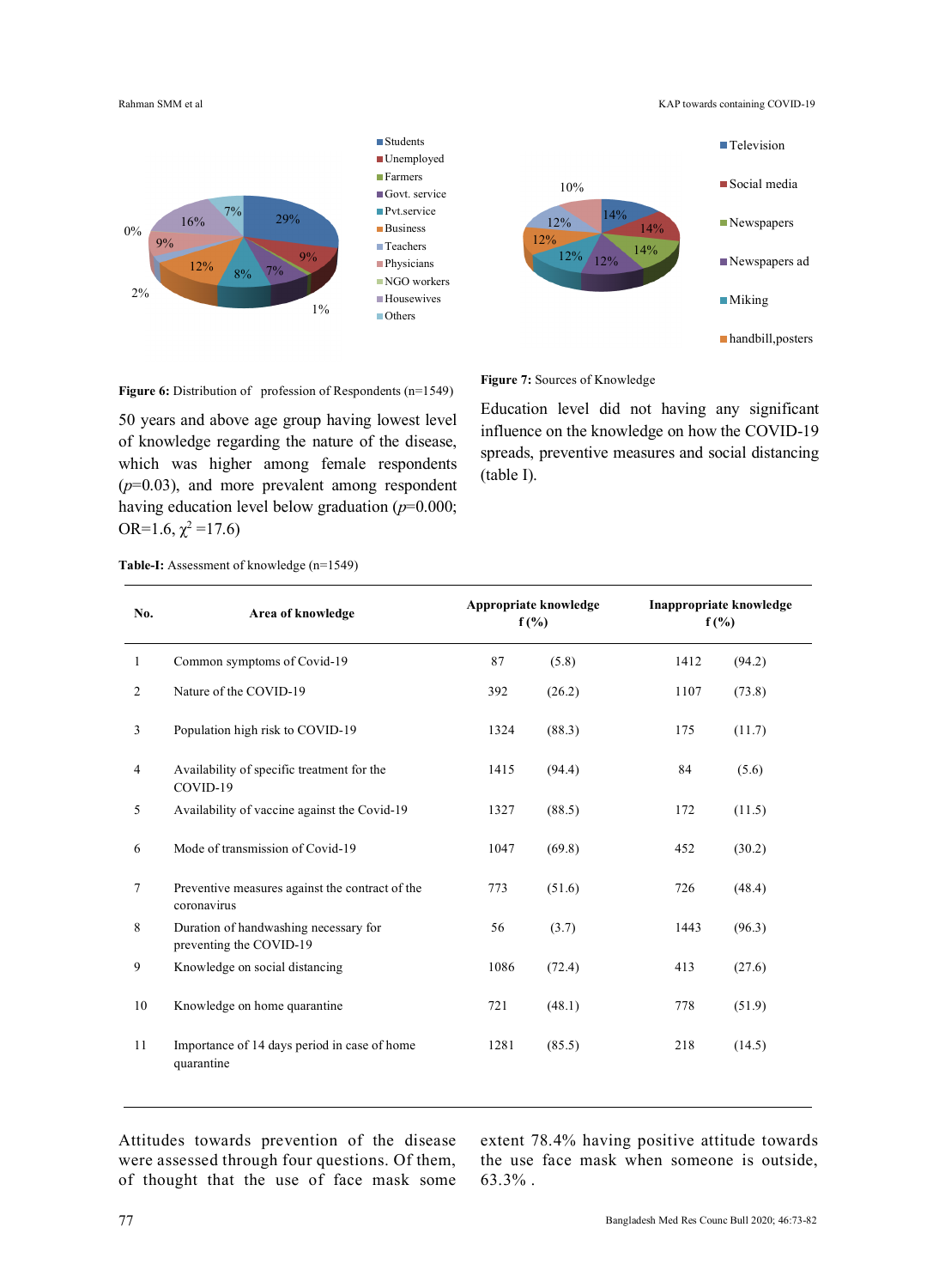| No             | Question        | <b>Positive</b> | <b>Negative</b> | Unaware   |
|----------------|-----------------|-----------------|-----------------|-----------|
|                | about           | attitude        | attitude        | $f(\%)$   |
|                | Attitude        | $f(\%)$         | $f(\%)$         |           |
| $\mathbf{1}$   | Does everyone   | 1175            | 209             | 115(7.7)  |
|                | need to use     | (78.4)          | (13.9)          |           |
|                | mask?           |                 |                 |           |
| $\mathfrak{D}$ | Does use of     | 949             | 113(7.5)        | 437       |
|                | mask effective  | (63.3)          |                 | (29.2)    |
|                | for prevention  |                 |                 |           |
|                | of Corona?      |                 |                 |           |
|                |                 |                 |                 |           |
| 3              | Does hand       | 1313            | 40(2.7)         | 146 (9.7) |
|                | washing         | (87.6)          |                 |           |
|                | prevent corona  |                 |                 |           |
|                | infection?      |                 |                 |           |
| 4              | Does social     | 1390            | 3(.2)           | 106(7.1)  |
|                | distancing play | (92.7)          |                 |           |
|                | role in         |                 |                 |           |
|                | preventing      |                 |                 |           |
|                | corona?         |                 |                 |           |

**Table-II:** Assessment of attitudes towards prevention of Corona infection (n=1499)

Practices for the prevention of the Covid-19 were assessed through five questions. Most of the respondents had appropriate practices including use of mask  $(83.5\%)$ , use of hand sanitizer  $(83.1\%)$ , frequency of handwashing (70.2%). But almost half of respondents did not have appropriate practices for use of hand sanitizer. Only thirty five percent respondents performed appropriate practices which include use of face mask, hand washing and maintenance of social distancing, aimed to prevent corona infection (table-III).

**Table-III:** Assessment practices against contract with Coronavirus (n=1549)

| No             | Question                                            | Appropriate | inappropriate |
|----------------|-----------------------------------------------------|-------------|---------------|
|                | about                                               | practice    | practice      |
|                | practice                                            | $f(\%)$     | f(%)          |
| 1              | Do you use<br>mask?                                 | 1252 (83.5) | 247 (16.5)    |
| $\overline{c}$ | Do you use<br>hand<br>sanitiser?                    | 1246 (83.1) | 253 (16.9)    |
| 3              | How many<br>times do you<br>wash your<br>hand?      | 1052 (70.2) | 447 (29.8)    |
| 4              | How many<br>times do you<br>use hand<br>sanitizser? | 746 (49.8)  | 753 (50.2)    |
| 5              | Do you<br>maintain<br>social<br>distancing?         | 1404 (93.7) | 95 (6.3)      |

Of the total respondents, though 69.8% having the appropriate knowledge on mode of spreading of the virus, but of them, 73.5% having negative attitude towards use of face mask  $(p=0.00; \chi^2 = 20.3)$ . Similarly, 98.1% of the respondents knew that hand washing as preventive measure for contracting the disease but, of them 75.0% showed negative attitude towards it  $(p>0.05; \chi^2=7.3)$ .

Though 51.6% of the study population were equipped with adequate knowledge on preventive measures, but among them only 52.1% using face mask  $(p>0.05)$ , 51.8% practicing hand washing (*p*>0.05), 57.5% using hand sanitiser (*p*=0.00). Furthermore, 72.4% of the respondents having adequate knowledge on social distancing but 54.7% of them were not practicing social distancing  $(p=0.00)$ .

0.35-0.88,  $p=0.01$ ). Students had lower level of knowledge on social distancing, which was two times lesser than other professionals (OR: 2.3, 95% CI: 1.73-3.09, *p*=0.00). (table-IV)

**Table-IV:** Binary logistic regression on social distancing knowledge and sex, social distancing practice and occupation

| <b>Characteristics</b>                        | OR   | Lower-upper in<br>95% CI | p value |
|-----------------------------------------------|------|--------------------------|---------|
| <b>Sex</b><br>(female/male)                   | 1.5  | 1.24-2.01                | 0.00    |
| Social<br>distancing<br>practice              | 0.55 | 0.35-0.88                | 0.01    |
| Occupation<br>(students/other<br>professions) | 2.3  | 1.73-3.09                | 0.00    |

Binary logistic regression model was constructed to assess the influence of gender and occupation on practice of social distancing. Model explains that more than 70.0% of respondents having social distancing knowledge. Male respondents had 1.5 times more knowledge about social distancing than female counterparts (OR: 1.5, 95% CI: 1.24-2.01, *p*=0.00). Respondents having knowledge about social distancing, but 50.0% of the respondents did not practice social distancing (OR: 0.55, 95% CI: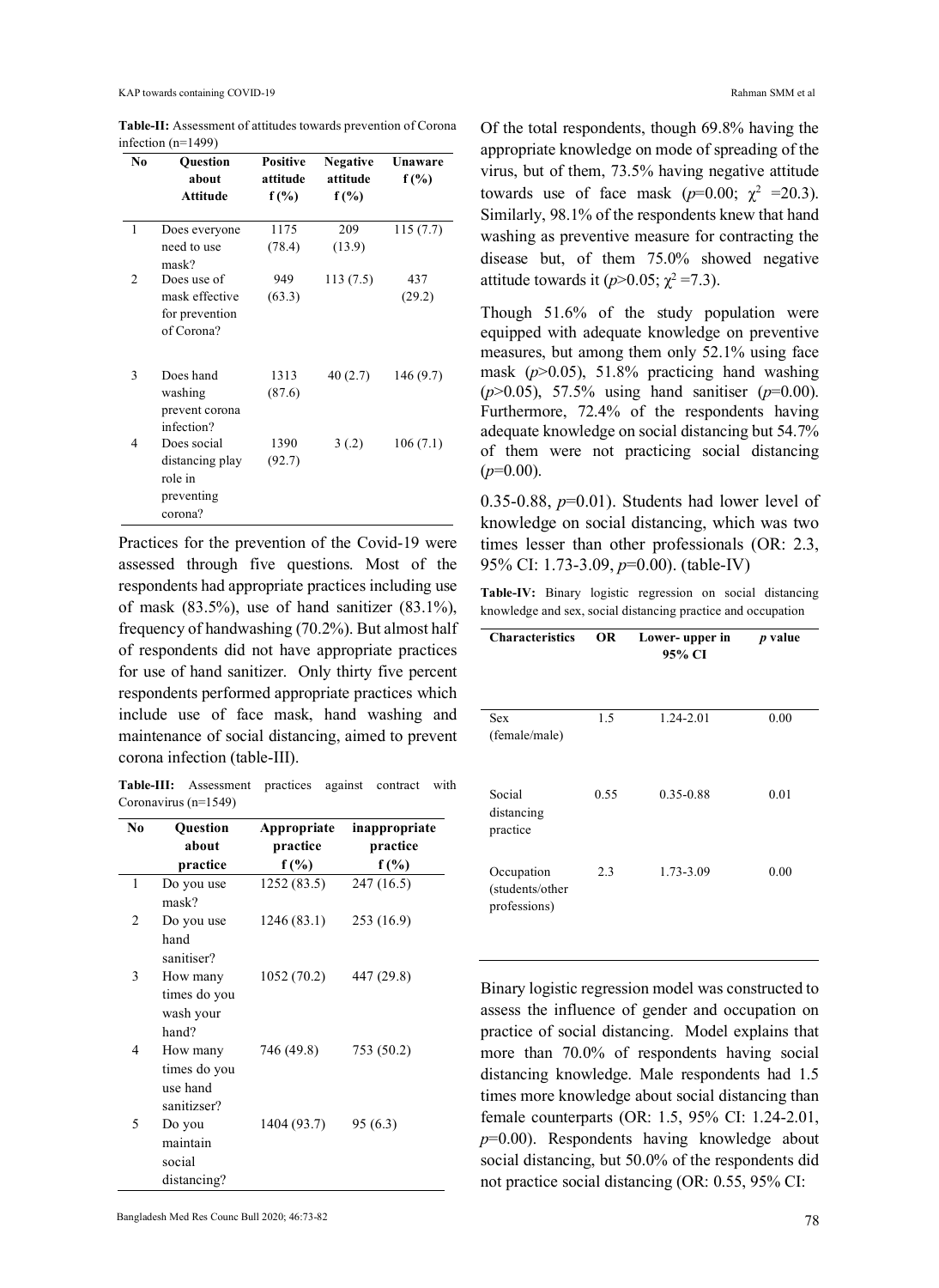### **Discussion**

This descriptive, cross sectional study was conducted among 1549 participants through online, self-administered and face to face interview. So far, this is the first study of its kind in Bangladesh assessing the knowledge, attitudes and practices towards COVID-19 among Bangladeshi population. Among the respondents, maximum (28.4%) were from the 36-50 years age group and 30.0% of the total completed their graduation, 29.0% were students.

Most of the study populations having the appropriate knowledge about the availability of the treatment, vaccine, mode of transmission and importance of quarantine period of the disease. These findings are consistent with the studies of Zhong BL et al conducted among the Chinese residents and of Alzoubi H et al conducted among the students in Jordan.<sup>15,16</sup> Their knowledge regarding the availability of vaccines and treatment are also similar with other studies.

The findings of this study are the reflection of the effectiveness of the different awareness campaign conducted by the different agencies both in private and public sectors specially the health authorities in Bangladesh. This also supported by the positive attitude of the study population towards the measures including use of face mask, hand washing, use of hand sanitiser and social distancing.

Their sources of knowledge about KOVID-19 were television (14.3%), social media (13.9%), newspapers (13.5%), advertisement in the newspapers (12.1%); miking (11.9%), handbill (11.9%); friends, colleagues and relatives (12.3%) and other sources (10.0%). Importantly, among the study population 2 participant did not know about the COVID-19. Alzoubi H et al mentioned that the commonest source of knowledge of their participants was social media.<sup>16</sup>

Despite their knowledge, importantly, some 74.0% respondents thought that COVID-19 is a grave disease. This misconception actually leads them for the stigma towards the COVID-19 patients in the society, reflected in misbehave towards the COVID-19 affected neighbours even towards the frontline fighters including physicians, members

of the law enforcing agencies and others who are engaged with prevention and control measures of COVID-19. It may be mentioned here some patients hide their travel details and even test results due to the stigma associated with being carriers of COVID-19 making the job of health workforce difficult and unsafe. Findings of other study conducted among university students in Jordan are inconsistent with this study.<sup>16</sup>

It was witnessed that an increase in stigmatization of people with symptoms of Covid-19. Widespread fears about the disease are causing people to behave inhumanely.<sup>17</sup>

These types of stigma also causing protest by the local people to bury the deceased in the earmarked graveyard in Dhaka and also in making a quarantine house in other part of the Dhaka city. There are also a few incidents of threatening of eviction from homes in different parts of the country.

Covid-19 positive patients across the world have reportedly suffered social stigma – hatred, xenophobia and denial of treatment.<sup>18</sup>

To combat the situation different government agencies including Anti Corruption Commission, Metropolitan Police, Electric Supply Authority and others warned the offender for their unlawful, inhuman activities towards the COVD-19 patients and the frontline fighters including health workforce, law enforcing agencies and others. The Directorate General of Health Services repeatedly is urging the people to be humane towards the COVID-19 patient or having the travel history. With these government efforts the situation has been improved significantly.

There are spread of panic and stigma across the country. The key reason behind the stigma and discrimination regarding COVID-19 in Bangladesh is little knowledge on the novel virus. Furthermore, this poor knowledge has been influenced by spread of rumours, fake news, falsehoods, nonspecific information etc. This finding is consistent with Hasan MT et al.<sup>19</sup>

Mass campaign with clear, complete and specific information is critical to prevent stigma and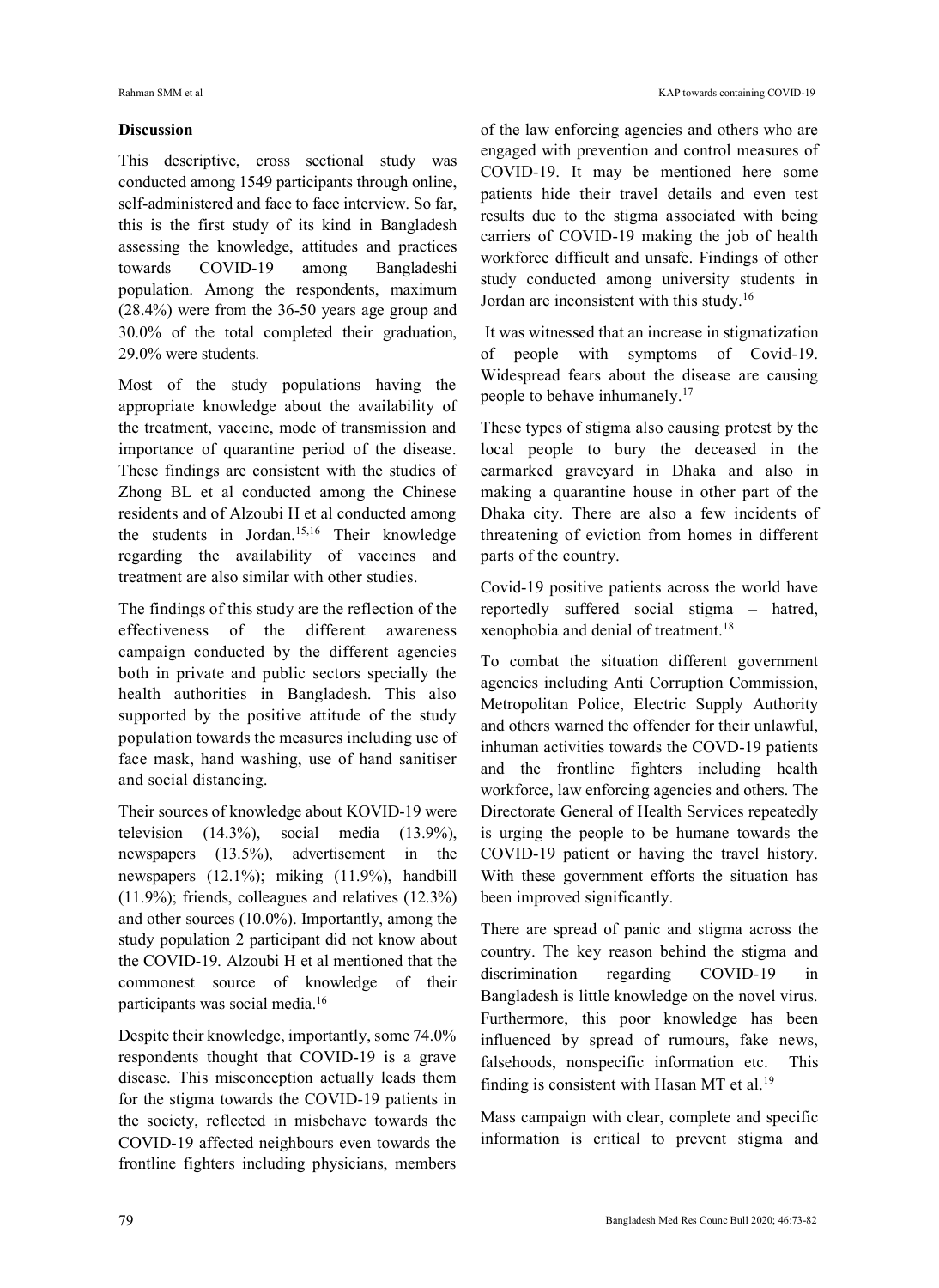discrimination aimed at lowering the transmission of the virus.

It was to be found that in this study a number of socio demographic factors are associated with knowledge of different areas of COVID-19, which are important for the public health policy makers, media and the health workforce to identify the target population for the prevention and control of COVID-19. These findings are consistent with the study conducted in China during the rapid rise period of the disease, except the education level. Further, the health department of Bangladesh has been conducting RT-PCR tests in response to the request, only 10-12.0% of the test results are positive.<sup>20</sup> If the requesters identify the symptoms of COVID-19 more or less accurately, which will save the limited resources dedicated for diagnostic services.

Significant positive attitudes are evident towards the measures including use of face mask, hand washing maintaining social distancing, home quarantine are needed to prevent the transmission of the diseases or being affected by the virus.

Unfortunately, practices of these knowledge are significantly poor, which are reflected on the starting of the community transmission of the disease in the country. Findings of the study are some extent consistent with the other studies. 15,16

Recent data show that 27% of the young age group are mostly contracted with coronavirus.<sup>21</sup> In this study, it was to be found that students had lower knowledge on social distancing, which was two times lesser than other professions (*p*=0.00). Furthermore, 50.0 % of the total respondents did not practicing social distancing. These two factors might be the reason of large number of young people are being contracted with the coronavirus in Bangladesh. Studies showed that men and late adolescent are more likely to engage in risk-taking behaviours. Zhong BL et al also found in their study that there was significant association between male gender and potentially dangerous practices towards COVID-19. The dangerous practices among students could be ascribed to their young age, they mentioned.<sup>15</sup>

Importantly, in this study, the knowledge level regarding different areas of COVID-19, except the symptoms was found to be high, and significantly associated with positive attitude towards prevention of the disease, but poorly associated with the appropriate practices. Zhong BL et al in their study found that the higher COVID-19 knowledge scores were significantly associated with negative attitudes and dangerous practices towards the epidemic.<sup>1</sup> Knowledge and attitudes among the participants of the study of Alzoubi H et al in Jordan consistent with this study. $16$ 

Socio-demographic factors associated with the knowledge, attitude and practices towards COVID-19 are consistent with the previous studies. $12,15$ 

Findings of this study clearly indicate the importance of improving health education with practical demonstration through both electronic and print media as well as engaging the health workers across the country. Importance of practices should be critically informed to the target audience. Academic institutions should also be involved in this initiative including their virtual sessions.

Strength of this study includes large sample size, with inclusion of a face to face interviewed a number of rural population, who did not access to internet and self-administered interviewed a number of city population of aged 50 years and above, which gives an opportunity to compare the findings among the groups. Furthermore, findings of this study regarding the KAP among the young age group could be generalised among the population of same socio-demographic characteristics across the country. It would be of help to develop public awareness programme, aimed to prevent and control the COVID-19. Limitations of the study included unstandardised and inadequate attitudes and practices measurements could be overcome with focus group discussion and in-depth interview.

#### **Conclusion**

Based on the study findings, it may be concluded that adequate knowledge and positive attitudes among the study population towards COVID-19, could be used to enhance appropriate practices for prevention and control of the epidemic.

As deficit of knowledge prevails particularly regarding the nature of the disease which leads to stigma needs to be eliminated from the society where the COVID-19 patients and the frontline fighters live. Furthermore,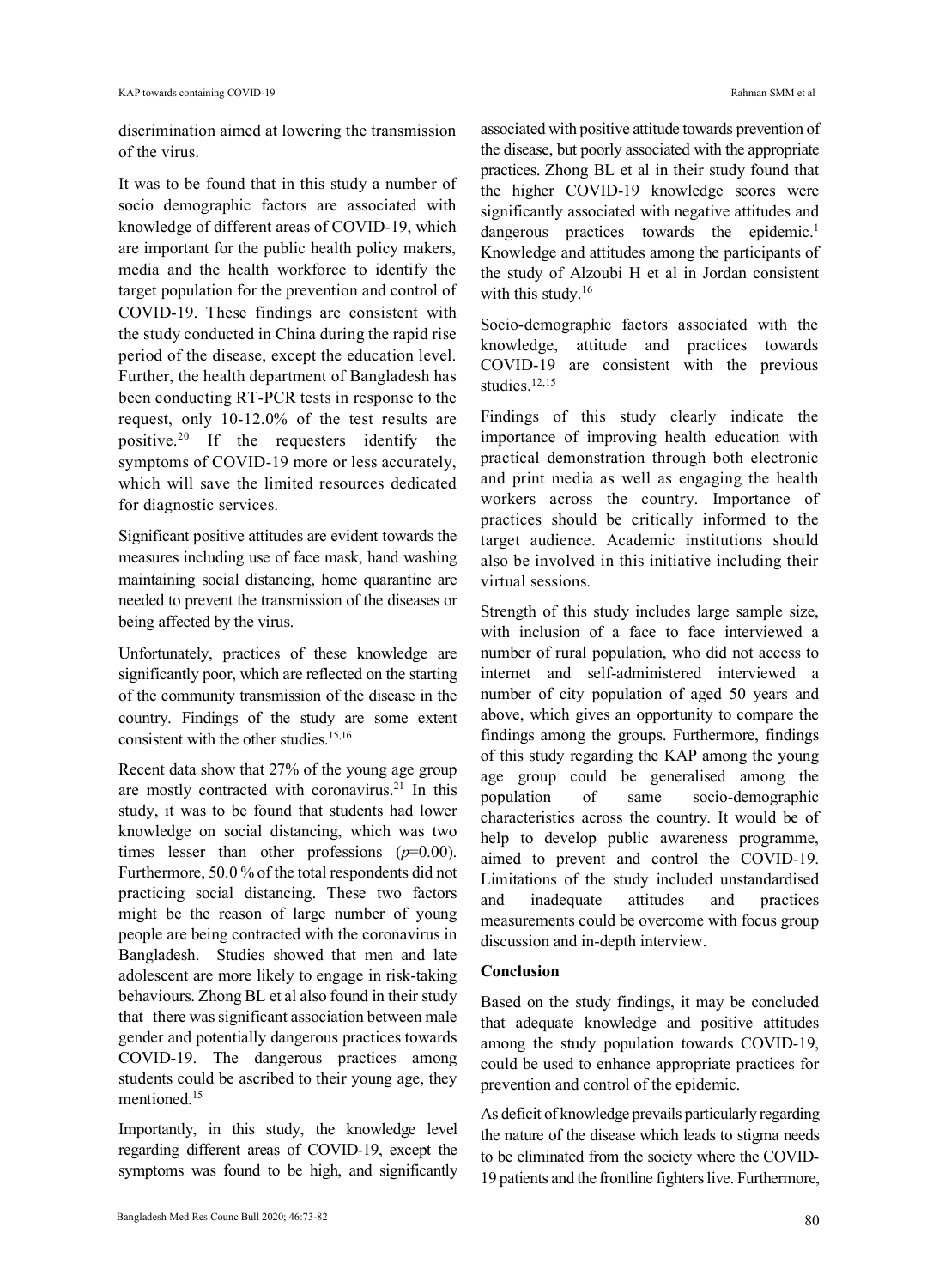inadequate knowledge regarding the symptoms of the disease may mislead them for COVID-19 test or to avail services at the health facilities, causing wastage of resources in a developing country like Bangladesh.

Public awareness campaign should be enhanced critically focusing the target audience to cover the knowledge gaps, motivation for appropriate practices and further improvement of attitudes towards prevention and control of the COVID-19 in the country are thus suggested. Moreover, further studies are suggested to assess the KAP towards the COVID-19 among the rural population, as limitations in representativeness of the rural sample.

#### *Conflict of interest:* None

*Funding:* None

*Ethical approval:* IRB of the Institute of Public Health, Dhaka

*Submitted:* 28<sup>th</sup> June, 2020

*Final revision received:* 26<sup>th</sup> July, 2020

*Accepted:* 30<sup>th</sup> July, 2020

Published: 1st August, 2020

#### **References**

- 1. WHO. Q&A on coronaviruses (COVID-19). 9 March 2020. World Health Organization. https://www. who.int/docs/default-source/ searo/ bangladesh/2019 ncov/q-a-en.pdf?sfvrsn=275ce4d2\_6
- 2. Rahman SMM, Hossain SM, Jahan MU. COVID-19 in Bangladesh: Measures for containment. Editorial, Bangladesh Med Res Counc Bull. 2020; 46:01-02

DOI: 10.3329/bmrcb.v46i1.47460

- 3. Mackenzie JS. Smith DW. COVID-19: a novel zoonotic disease caused by a coronavirus from China: what we know and what we don't. Microbiology Australia 2020.
- 4. WHO. WHO Director-General's opening remarks at the media briefing on COVID-19 - 11 March 2020. World HO. Geneva. https://www.who.int /dg/speeches/ detail/who-director-general-s-opening-remarks-at-themedia-briefing-on-covid-19-11-march-2020.
- 5. Chowdhury MAJ. COVID-19 Pandemic and Bangladesh. Comment. Bangladesh Med Res Counc Bull. 2020; 46: 03-04

DOI: 10.3329/bmrcb.v46i1.47461

- 6. CDC. Coronavirus disease 2019 (COVID-19). 2020. [Online]. Centers for Disease Control. Atlanta, USA. https://www.cdc.gov/coronavirus/2019-ncov/about/ transmission.
- 7. Jin YH, Cai L, Cheng ZS, Cheng H, Deng T, Fan YP, et al. A rapid advice guideline for the diagnosis and treatment of 2019 novel coronavirus (2019 nCoV) infected pneumonia (standard version). Mil Med Res. 2020;7:4.

DOI: 10.1186/s40779-0200233-6

- 8. WHO. WHO Director-General's opening remarks at the mission briefing on COVID-19. 2020. [Online]. https://www.who.int/dg/ speeches/ detail/who-directorgeneral-s-opening-remarks-at-the-mission
- 9. CDC. Centers for Disease Control. Atlanta, USA. People Who Are at Increased Risk for Severe Illness. https://www.cdc.gov/coronavirus/2019-ncov/needextra-precautions/people-at-increased-risk.html.
- 10. https://www.nationalgeographic.com/science/2020/ 07/why-do-asymptomatic-coronavirus-cases-evenhappen-cvd/
- 11. Ioannidis JPA. Coronavirus disease 2019: the harms of exaggerated information and non-evidence-based measures. Eur J Clin Invest. 2020:e13223.

DOI: 10.1111/eci.13223

12. Giao H, Han NTN, Khanh TV, Ngan VK, Tam VV, An PL. Knowledge and attitude toward COVID-19 among healthcare workers at District 2 Hospital, Ho Chi Minh City. Asian Pacific Journal of Tropical Medicine. 2020; 13: 260-265

DOI: 10.4103/1995-7645.280396

13. Mantwill S, Monestel-Uman˜a S, Schulz PJ. The relationship between health literacy and health disparities: a systematic review. PLoS One. 2015; 10: e0145455. [PMID:26698310]

DOI: 10.1371/journal.pone.0145455.

14. Wolf MS, Serper M, Opsasnick L, O'Conor RM, Curtis LM, Benavente JY et al. Awareness, attitudes, and actions related to COVID-19 among adults with chronic conditions at the on set of the U.S. Outbreak: A Cross-sectional Survey. 2020; April 9: M20-1239.

DOI: 10.7325/M20-1239

15. Zhong BL, Luo W, Li HM, Zhang Q-Q, Liu X-G, Li WT, Li Y. Knowledge, attitudes, and practices towards COVID-19 among Chinese residents during the rapid rise period of the COVID-19 outbreak: a